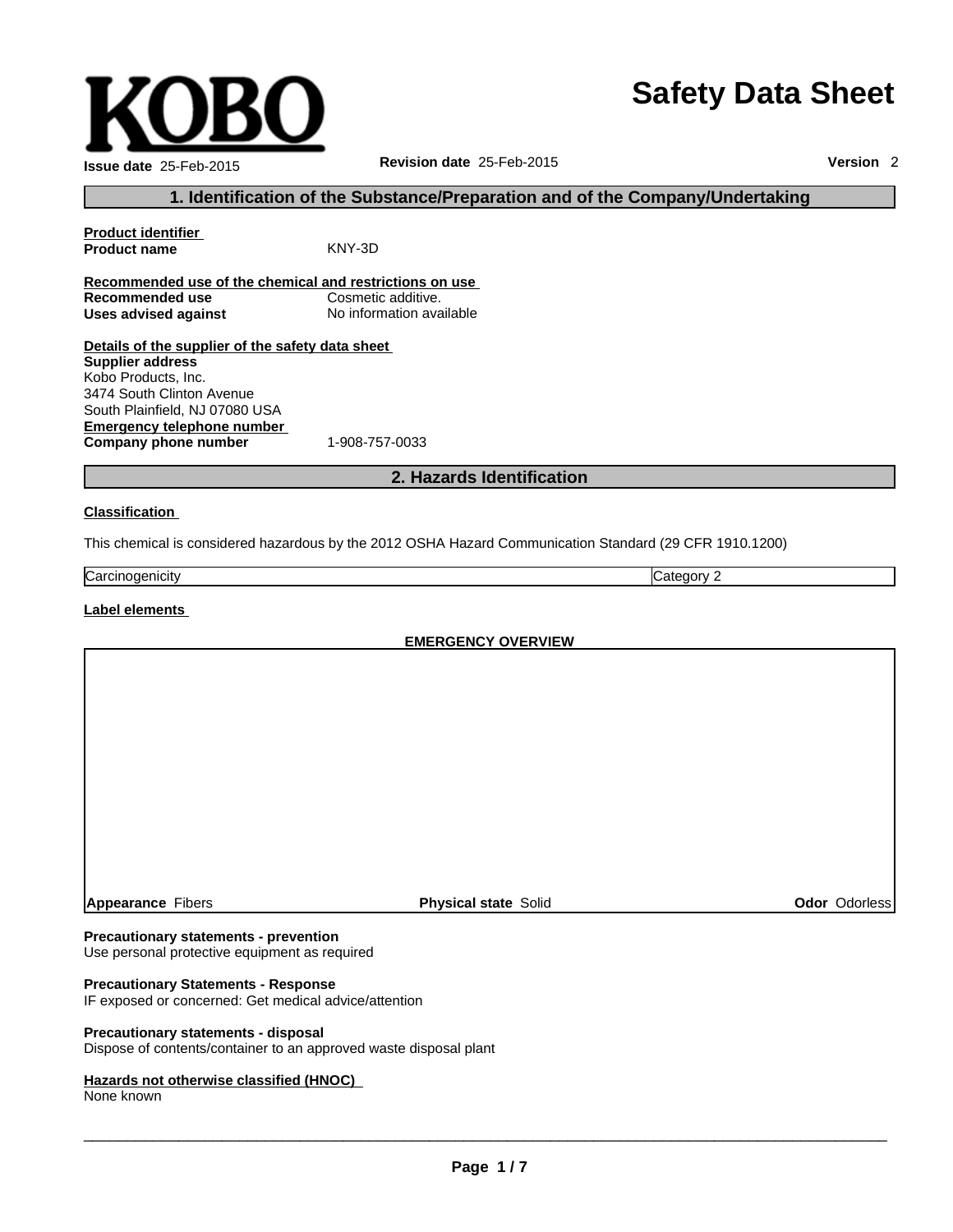**Other Information**

No information available

# **3. Composition/information on Ingredients**

 $\_$  , and the set of the set of the set of the set of the set of the set of the set of the set of the set of the set of the set of the set of the set of the set of the set of the set of the set of the set of the set of th

| Chemical.<br>name  | <b>CAS No</b>     | Weight-%  |
|--------------------|-------------------|-----------|
| Nylon-66           | 17-2<br>$32131 -$ | 99.6-99.9 |
| dioxide<br>itanium | 13463-67-7        | 0.05-0.2  |

| 4. First aid measures                                                      |                                                                                                                                    |  |
|----------------------------------------------------------------------------|------------------------------------------------------------------------------------------------------------------------------------|--|
| <b>First aid measures</b>                                                  |                                                                                                                                    |  |
| <b>General advice</b>                                                      | If symptoms persist, call a physician.                                                                                             |  |
| Eye contact                                                                | Rinse immediately with plenty of water, also under the eyelids, for at least 15 minutes. If<br>symptoms persist, call a physician. |  |
| <b>Skin contact</b>                                                        | Wash off immediately with soap and plenty of water while removing all contaminated<br>clothes and shoes.                           |  |
| <b>Inhalation</b>                                                          | Remove to fresh air. If breathing is irregular or stopped, administer artificial respiration.                                      |  |
| Ingestion                                                                  | If swallowed, do not induce vomiting: seek medical advice immediately and show this<br>container or label.                         |  |
| Self-protection of the first aider                                         | Use personal protective equipment as required.                                                                                     |  |
| Most important symptoms and effects, both acute and delayed                |                                                                                                                                    |  |
| <b>Symptoms</b>                                                            | No known effects under normal use conditions.                                                                                      |  |
| Indication of any immediate medical attention and special treatment needed |                                                                                                                                    |  |
| Note to physicians                                                         | Effects of exposure (inhalation, ingestion or skin contact) to substance may be delayed.                                           |  |

# **5. Fire-fighting measures**

**Suitable extinguishing media**

Use extinguishing measures that are appropriate to local circumstances and the surrounding environment.

**Unsuitable extinguishing media** No information available.

**Specific hazards arising from the chemical** None in particular.

**Explosion data Sensitivity to mechanical impact** None. **Sensitivity to static discharge** None.

**Protective equipment and precautions for firefighters** Use personal protective equipment as required.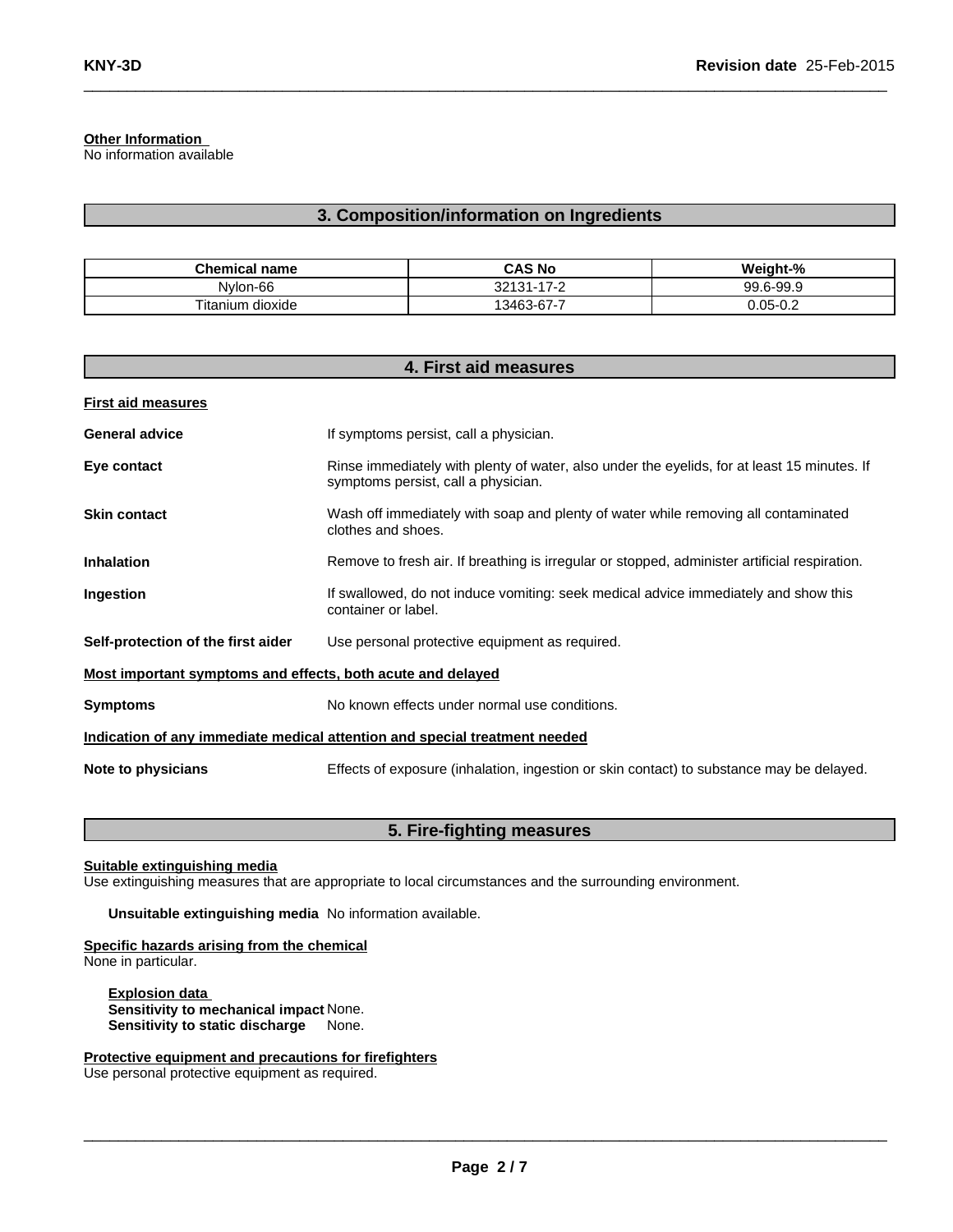# **6. Accidental release measures**

 $\_$  , and the set of the set of the set of the set of the set of the set of the set of the set of the set of the set of the set of the set of the set of the set of the set of the set of the set of the set of the set of th

**Personal precautions, protective equipment and emergency procedures**

| <b>Personal precautions</b>                          | Use personal protective equipment as required. Ensure adequate ventilation, especially in<br>confined areas. Wash thoroughly after handling. |  |  |
|------------------------------------------------------|----------------------------------------------------------------------------------------------------------------------------------------------|--|--|
| For emergency responders                             | Use personal protective equipment as required.                                                                                               |  |  |
| <b>Environmental precautions</b>                     | Collect spillage. Do not allow into any sewer, on the ground or into any body of water.                                                      |  |  |
| Methods and material for containment and cleaning up |                                                                                                                                              |  |  |
| <b>Methods for containment</b>                       | Prevent further leakage or spillage if safe to do so.                                                                                        |  |  |
| Methods for cleaning up                              | Avoid creating dust. Sweep up and shovel into suitable containers for disposal.                                                              |  |  |
| Prevention of secondary hazards                      | Clean contaminated objects and areas thoroughly observing environmental regulations.                                                         |  |  |

| 7. Handling and Storage                                      |                                                                                                                      |  |  |
|--------------------------------------------------------------|----------------------------------------------------------------------------------------------------------------------|--|--|
| Precautions for safe handling                                |                                                                                                                      |  |  |
| Advice on safe handling                                      | Use only in well-ventilated areas. Use personal protective equipment as required. Wash<br>thoroughly after handling. |  |  |
| Conditions for safe storage, including any incompatibilities |                                                                                                                      |  |  |
| <b>Storage conditions</b>                                    | Keep container tightly closed in a dry and well-ventilated place. Store at ambient conditions.                       |  |  |
| Incompatible materials                                       | Strong oxidizing agents. Strong acids.                                                                               |  |  |

# **8. Exposure Controls/Personal Protection**

# **Control parameters**

#### **Exposure guidelines**

| Chemical name                  | <b>ACGIH TLV</b>         | <b>OSHA PEL</b>                                                                         | <b>NIOSH IDLH</b>           |
|--------------------------------|--------------------------|-----------------------------------------------------------------------------------------|-----------------------------|
| Titanium dioxide<br>13463-67-7 | TWA: $10 \text{ mg/m}^3$ | TWA: $15 \text{ mg/m}^3$ total dust<br>(vacated) TWA: $10 \text{ mg/m}^3$ total<br>dust | IDLH: $5000 \text{ mg/m}^3$ |

## **Appropriate engineering controls**

**Engineering controls** Ensure adequate ventilation, especially in confined areas.

**Individual protection measures, such as personal protective equipment**

| <b>Eye/face protection</b>     | Wear safety glasses with side shields (or goggles).                       |
|--------------------------------|---------------------------------------------------------------------------|
| Skin and body protection       | Wear protective gloves and protective clothing.                           |
| <b>Respiratory protection</b>  | In case of insufficient ventilation, wear suitable respiratory equipment. |
| General hygiene considerations | Handle in accordance with good industrial hygiene and safety practice.    |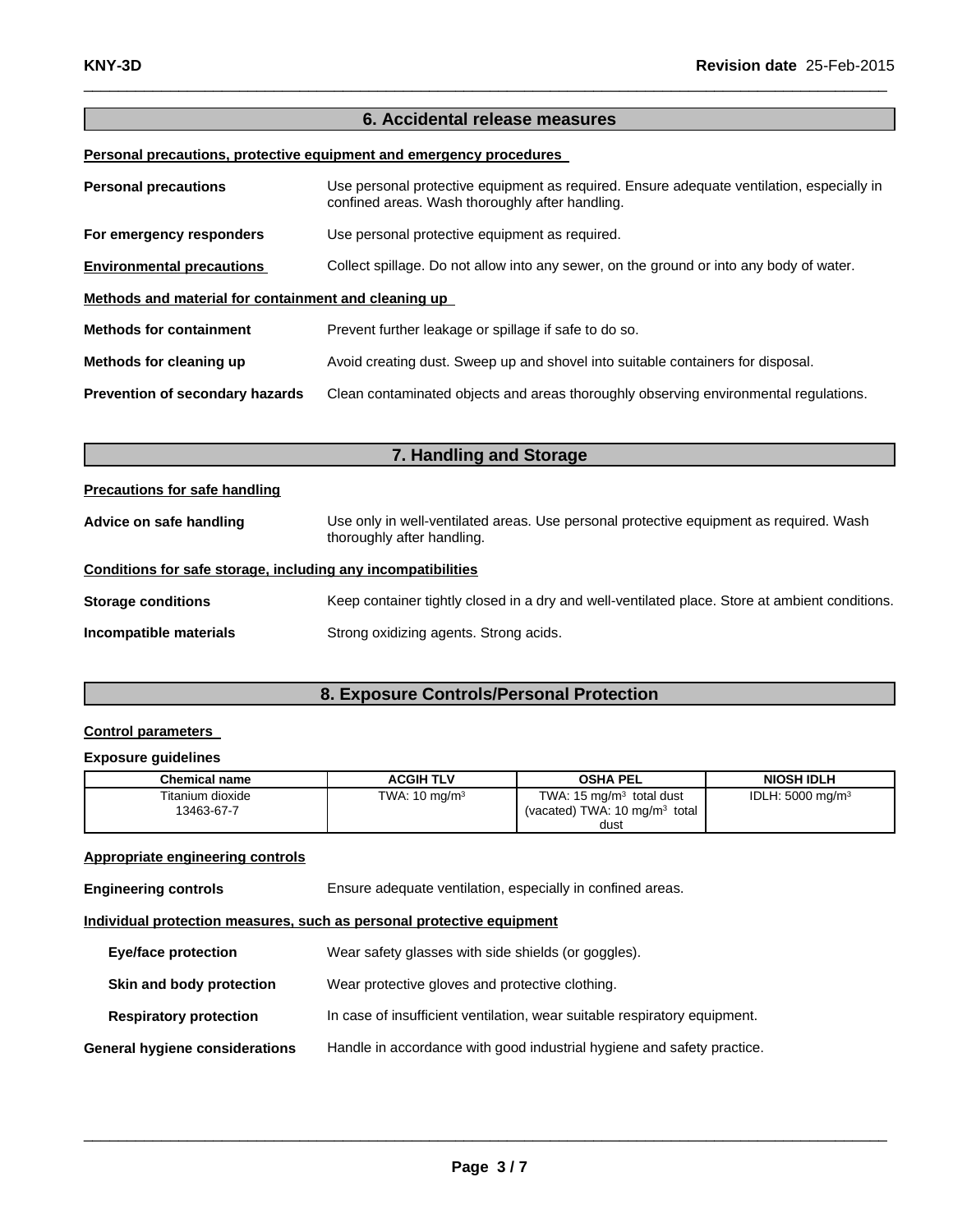# **9. Physical and Chemical Properties**

 $\_$  , and the set of the set of the set of the set of the set of the set of the set of the set of the set of the set of the set of the set of the set of the set of the set of the set of the set of the set of the set of th

## **Information on basic physical and chemical properties**

| <b>Physical state</b><br>Appearance<br>Color | Solid<br>Fibers<br>White | Odor<br><b>Odor threshold</b> | Odorless<br>No information available |
|----------------------------------------------|--------------------------|-------------------------------|--------------------------------------|
| <b>Property</b>                              | <b>Values</b>            | <b>Remarks</b> •              |                                      |
| pH                                           | $5.5 - 8.5$              |                               |                                      |
| Melting point/freezing point                 | > 250 °C                 |                               |                                      |
| Boiling point / boiling range                |                          | No information available      |                                      |
| <b>Flash point</b>                           |                          | No information available      |                                      |
| <b>Evaporation rate</b>                      |                          | No information available      |                                      |
| Flammability (solid, gas)                    |                          | No information available      |                                      |
| Flammability limit in air                    |                          |                               |                                      |
| <b>Upper flammability limit</b>              |                          | No information available      |                                      |
| Lower flammability limit                     |                          | No information available      |                                      |
| Vapor pressure                               |                          | No information available      |                                      |
| <b>Vapor density</b>                         |                          | No information available      |                                      |
| <b>Specific gravity</b>                      |                          | No information available      |                                      |
| <b>Water solubility</b>                      | Insoluble in water       |                               |                                      |
| Solubility in other solvents                 |                          | No information available      |                                      |
| <b>Partition coefficient</b>                 |                          | No information available      |                                      |
| <b>Autoignition temperature</b>              |                          | No information available      |                                      |
| <b>Decomposition temperature</b>             |                          | No information available      |                                      |
| <b>Kinematic viscosity</b>                   |                          | No information available      |                                      |
| <b>Dynamic viscosity</b>                     |                          | No information available      |                                      |
| <b>Explosive properties</b>                  |                          | No information available      |                                      |
| <b>Oxidizing properties</b>                  |                          | No information available      |                                      |
| <b>Other Information</b>                     |                          |                               |                                      |
| Softening point                              | No information available |                               |                                      |
| <b>Molecular weight</b>                      | No information available |                               |                                      |
| VOC content (%)                              | No information available |                               |                                      |
| <b>Density</b>                               | No information available |                               |                                      |
| <b>Bulk density</b>                          | $1.14$ g/cbi             |                               |                                      |

# **10. Stability and Reactivity**

**Reactivity** No data available

**Chemical stability** Stable under normal conditions.

## **Possibility of hazardous reactions**

None under normal processing.

**Hazardous polymerization** Hazardous polymerization does not occur.

**Conditions to avoid** Temperatures above 350 °C.

**Incompatible materials** Strong oxidizing agents. Strong acids.

## **Hazardous decomposition products**

Thermal decomposition can lead to release of irritating and toxic gases and vapors.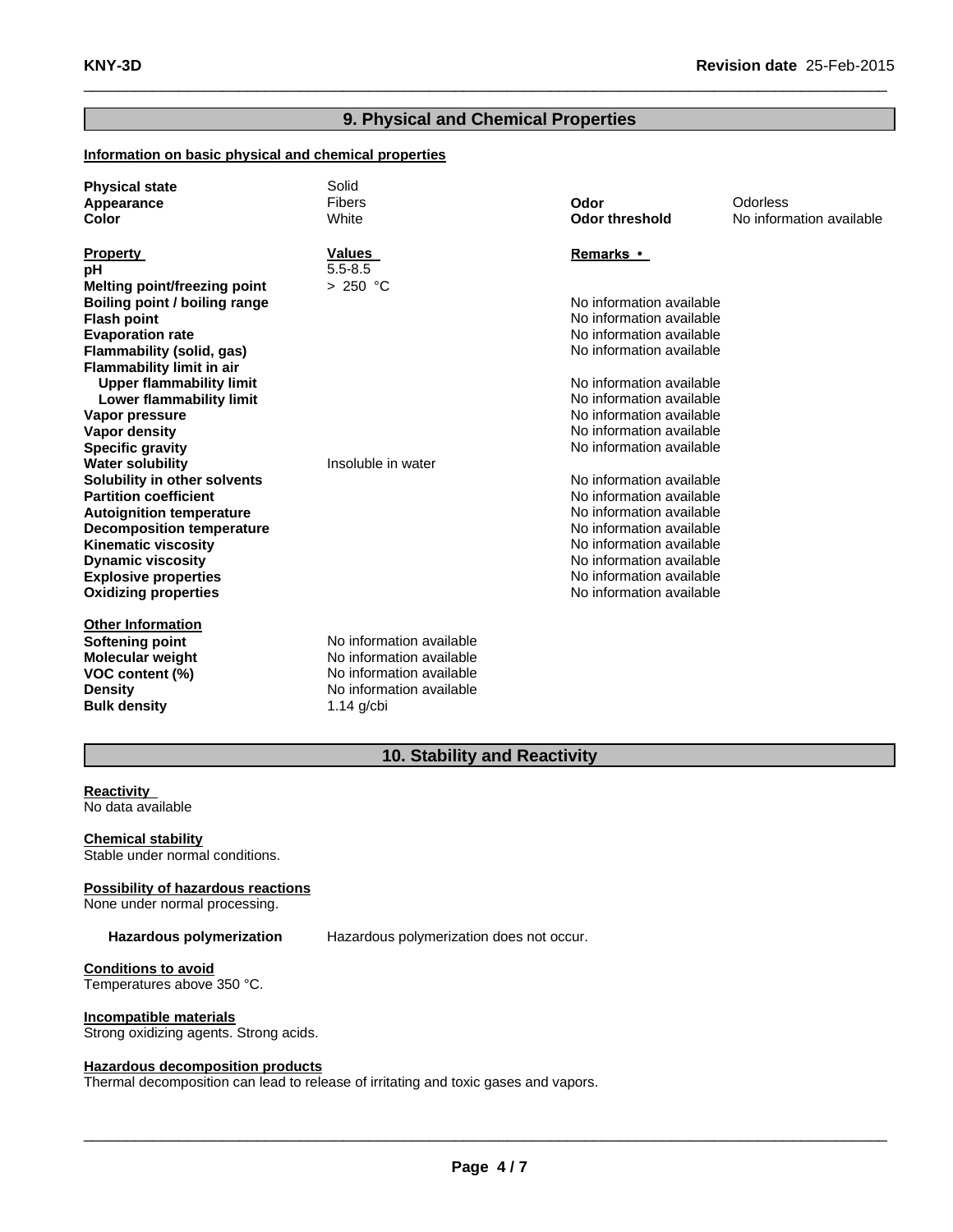# **11. Toxicological Information**

 $\_$  , and the set of the set of the set of the set of the set of the set of the set of the set of the set of the set of the set of the set of the set of the set of the set of the set of the set of the set of the set of th

## **Information on likely routes of exposure**

#### **Product information**

| <b>Inhalation</b>   | No data available. |
|---------------------|--------------------|
| Eye contact         | No data available. |
| <b>Skin contact</b> | No data available. |
| Ingestion           | No data available. |

#### **Component information**

| <b>Chemical name</b>           | Oral LD50          | <b>Dermal LD50</b> | <b>Inhalation LC50</b> |
|--------------------------------|--------------------|--------------------|------------------------|
| Titanium dioxide<br>13463-67-7 | Rat<br>10000 mg/kg |                    |                        |

#### **Information on toxicological effects**

**Symptoms** No information available.

#### **Delayed and immediate effects as well as chronic effects from short and long-term exposure**

| <b>Skin corrosion/irritation</b>  | No information available.                                                                |
|-----------------------------------|------------------------------------------------------------------------------------------|
| Serious eye damage/eye irritation | No information available.                                                                |
| <b>Irritation</b>                 | No information available.                                                                |
| <b>Corrosivity</b>                | No information available.                                                                |
| <b>Sensitization</b>              | No information available.                                                                |
| Germ cell mutagenicity            | No information available.                                                                |
| Carcinogenicity                   | This product contains one or more substances which are classified by IARC as             |
|                                   | carcinogenic to humans (Group I), probably carcinogenic to humans (Group 2A) or possibly |
|                                   | carcinogenic to humane (Croup 2R)                                                        |

| Calcinodenic to humans (Group ZD). |       |             |            |      |
|------------------------------------|-------|-------------|------------|------|
| <b>Chemical name</b>               | ACGIH | <b>IARC</b> | <b>NTP</b> | OSHA |
| Titanium dioxide                   |       | Group 2B    |            |      |
| 13463-67-7                         |       |             |            |      |

*Group 2B - Possibly Carcinogenic to Humans*

| X - Present           |  |  |
|-----------------------|--|--|
| Janraductiva tavicity |  |  |

| <b>Reproductive toxicity</b>    | No information available. |
|---------------------------------|---------------------------|
| <b>Developmental toxicity</b>   | No information available. |
| <b>Teratogenicity</b>           | No information available. |
| <b>STOT - single exposure</b>   | No information available. |
| <b>STOT - repeated exposure</b> | No information available. |
| <b>Aspiration hazard</b>        | No information available. |
|                                 |                           |

# **12. Ecological Information**

# **Ecotoxicity**

None known

#### **Persistence and degradability**

No information available.

#### **Bioaccumulation**

No information available.

 $\_$  ,  $\_$  ,  $\_$  ,  $\_$  ,  $\_$  ,  $\_$  ,  $\_$  ,  $\_$  ,  $\_$  ,  $\_$  ,  $\_$  ,  $\_$  ,  $\_$  ,  $\_$  ,  $\_$  ,  $\_$  ,  $\_$  ,  $\_$  ,  $\_$  ,  $\_$  ,  $\_$  ,  $\_$  ,  $\_$  ,  $\_$  ,  $\_$  ,  $\_$  ,  $\_$  ,  $\_$  ,  $\_$  ,  $\_$  ,  $\_$  ,  $\_$  ,  $\_$  ,  $\_$  ,  $\_$  ,  $\_$  ,  $\_$  ,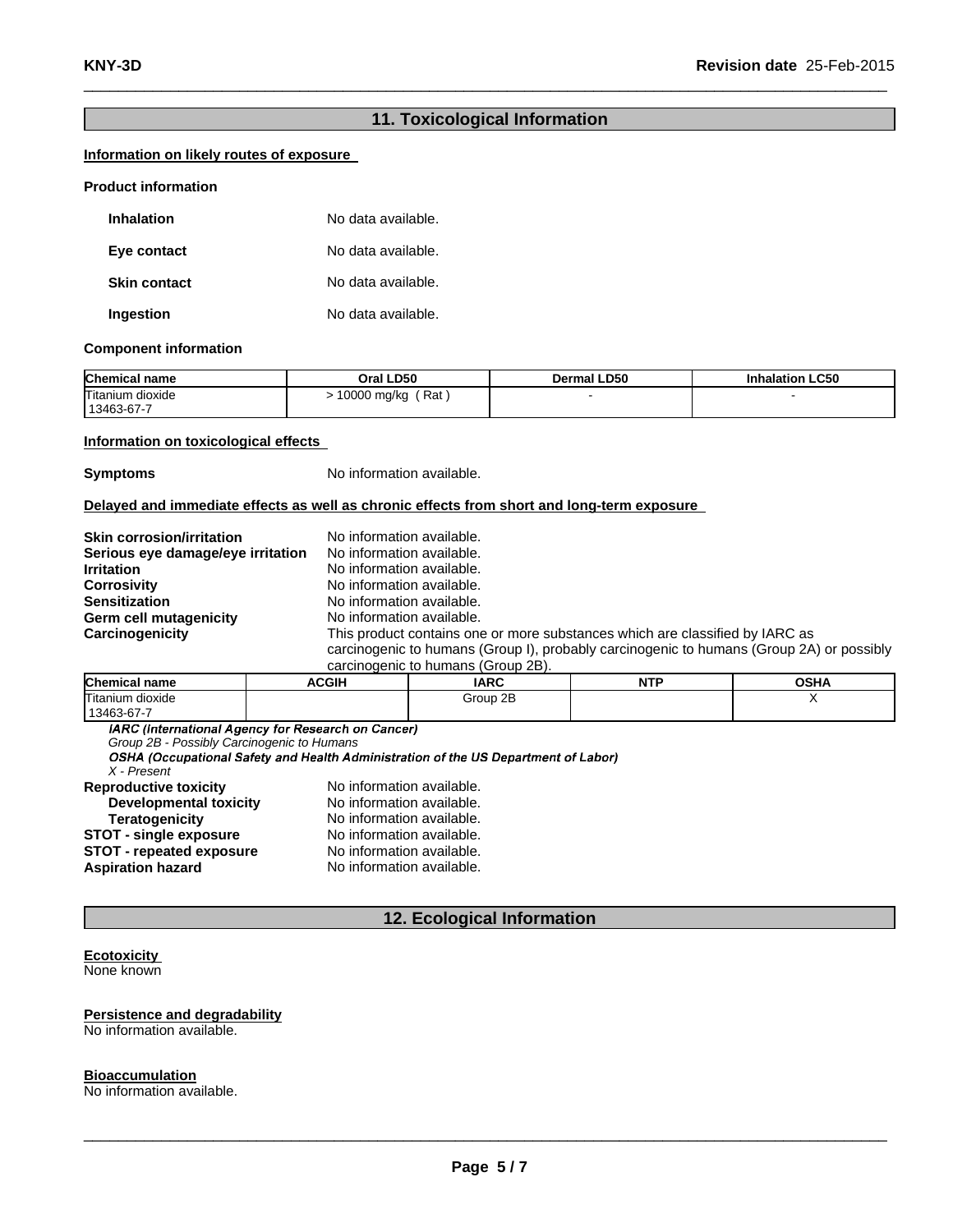**Other adverse effects** No information available

| <b>13. Disposal Considerations</b> |                                                                                                        |  |  |
|------------------------------------|--------------------------------------------------------------------------------------------------------|--|--|
| Waste treatment methods            |                                                                                                        |  |  |
| Disposal of wastes                 | Disposal should be in accordance with applicable regional, national and local laws and<br>regulations. |  |  |
| Contaminated packaging             | Disposal should be in accordance with applicable regional, national and local laws and<br>regulations. |  |  |

 $\_$  , and the set of the set of the set of the set of the set of the set of the set of the set of the set of the set of the set of the set of the set of the set of the set of the set of the set of the set of the set of th

|             | <b>14. Transport Information</b> |
|-------------|----------------------------------|
| <b>DOT</b>  | Not regulated                    |
| ICAO (air)  | Not regulated                    |
| <b>IATA</b> | Not regulated                    |
| <b>IMDG</b> | Not regulated                    |
| <b>RID</b>  | Not regulated                    |
| <b>ADR</b>  | Not regulated                    |

# **15. Regulatory information**

| <b>International inventories</b> |          |
|----------------------------------|----------|
| <b>TSCA</b>                      | Complies |
| <b>DSL/NDSL</b>                  | Complies |
| <b>EINECS/ELINCS</b>             | Complies |
| <b>ENCS</b>                      | Complies |
| <b>IECSC</b>                     | Complies |
| <b>KECL</b>                      | Complies |
| <b>PICCS</b>                     | Complies |
| <b>AICS</b>                      | Complies |

**Legend:**

**TSCA** - United States Toxic Substances Control Act Section 8(b) Inventory

**DSL/NDSL** - Canadian Domestic Substances List/Non-Domestic Substances List

**EINECS/ELINCS** - European Inventory of Existing Chemical Substances/European List of Notified Chemical Substances

**ENCS** - Japan Existing and New Chemical Substances

**IECSC** - China Inventory of Existing Chemical Substances

**KECL** - Korean Existing and Evaluated Chemical Substances

**PICCS** - Philippines Inventory of Chemicals and Chemical Substances

**AICS** - Australian Inventory of Chemical Substances

# **US Federal Regulations**

#### **SARA 313**

Section 313 of Title III of the Superfund Amendments and Reauthorization Act of 1986 (SARA). This product does not contain any chemicals which are subject to the reporting requirements of the Act and Title 40 of the Code of Federal Regulations, Part 372

 $\_$  ,  $\_$  ,  $\_$  ,  $\_$  ,  $\_$  ,  $\_$  ,  $\_$  ,  $\_$  ,  $\_$  ,  $\_$  ,  $\_$  ,  $\_$  ,  $\_$  ,  $\_$  ,  $\_$  ,  $\_$  ,  $\_$  ,  $\_$  ,  $\_$  ,  $\_$  ,  $\_$  ,  $\_$  ,  $\_$  ,  $\_$  ,  $\_$  ,  $\_$  ,  $\_$  ,  $\_$  ,  $\_$  ,  $\_$  ,  $\_$  ,  $\_$  ,  $\_$  ,  $\_$  ,  $\_$  ,  $\_$  ,  $\_$  ,